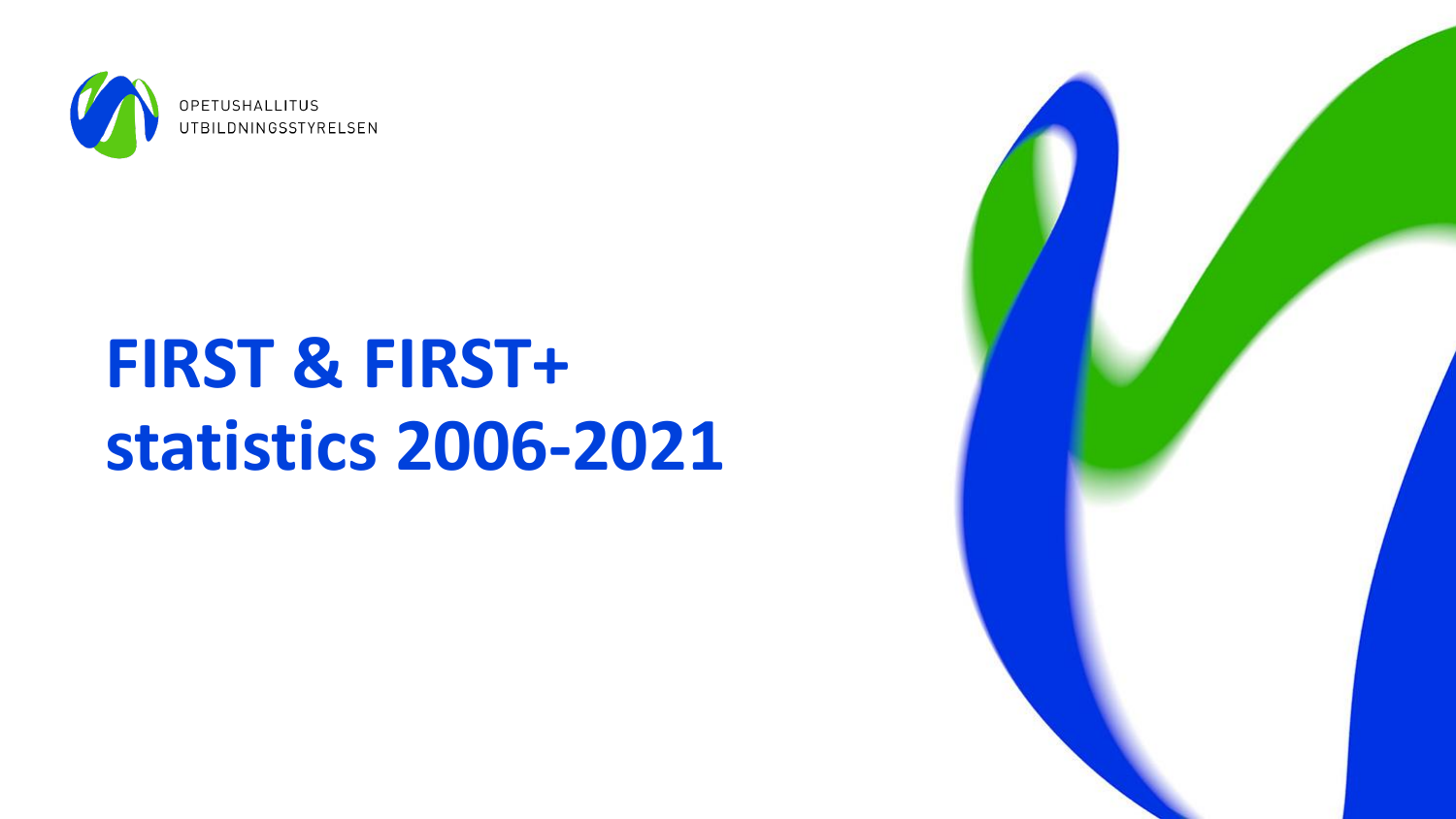# **Funding applied, granted & used**

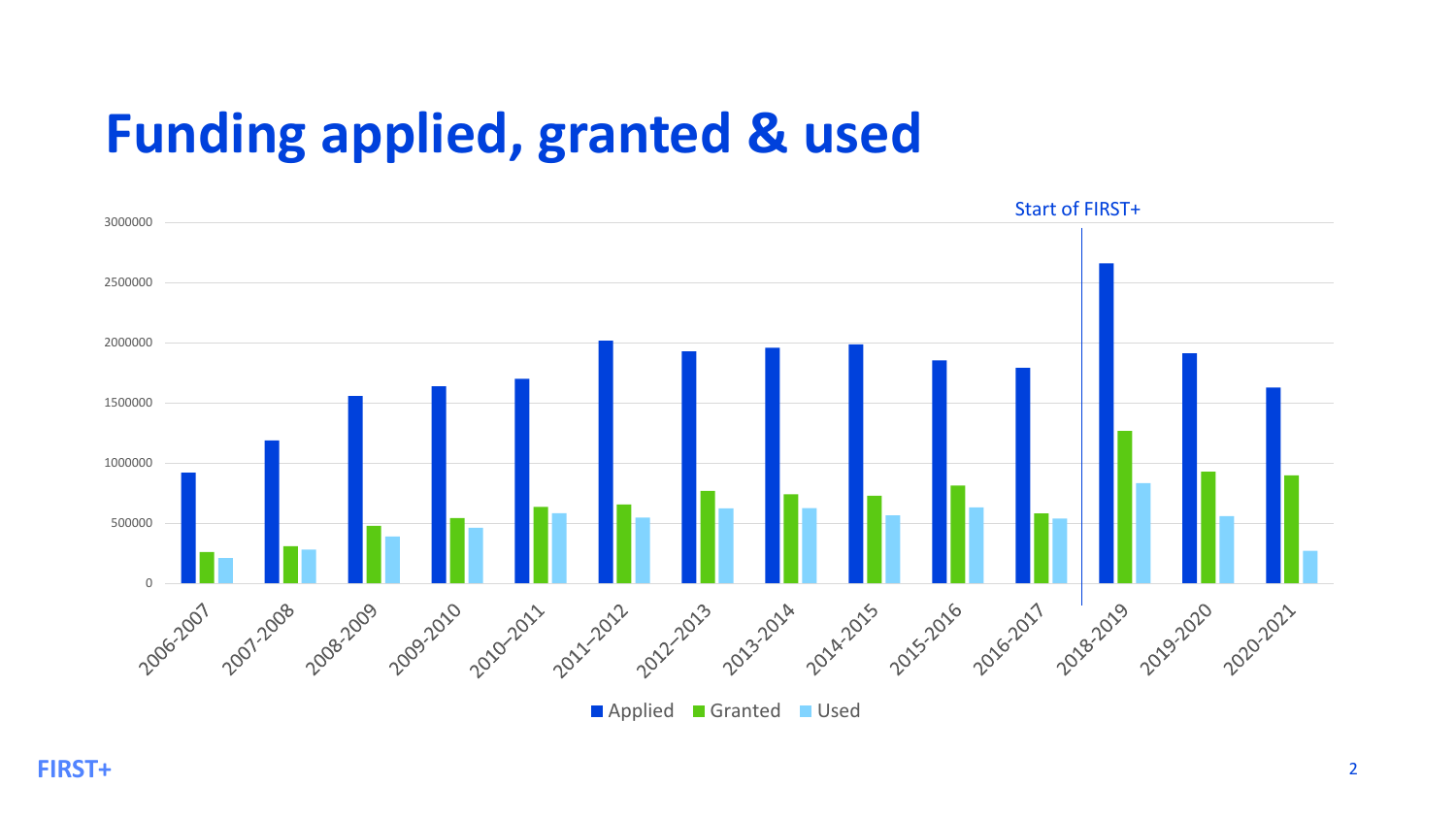### **Long student mobility**



**FIRST+** \* Including 7 virtual exchanges from Finland and 7 from Russia <sup>3</sup>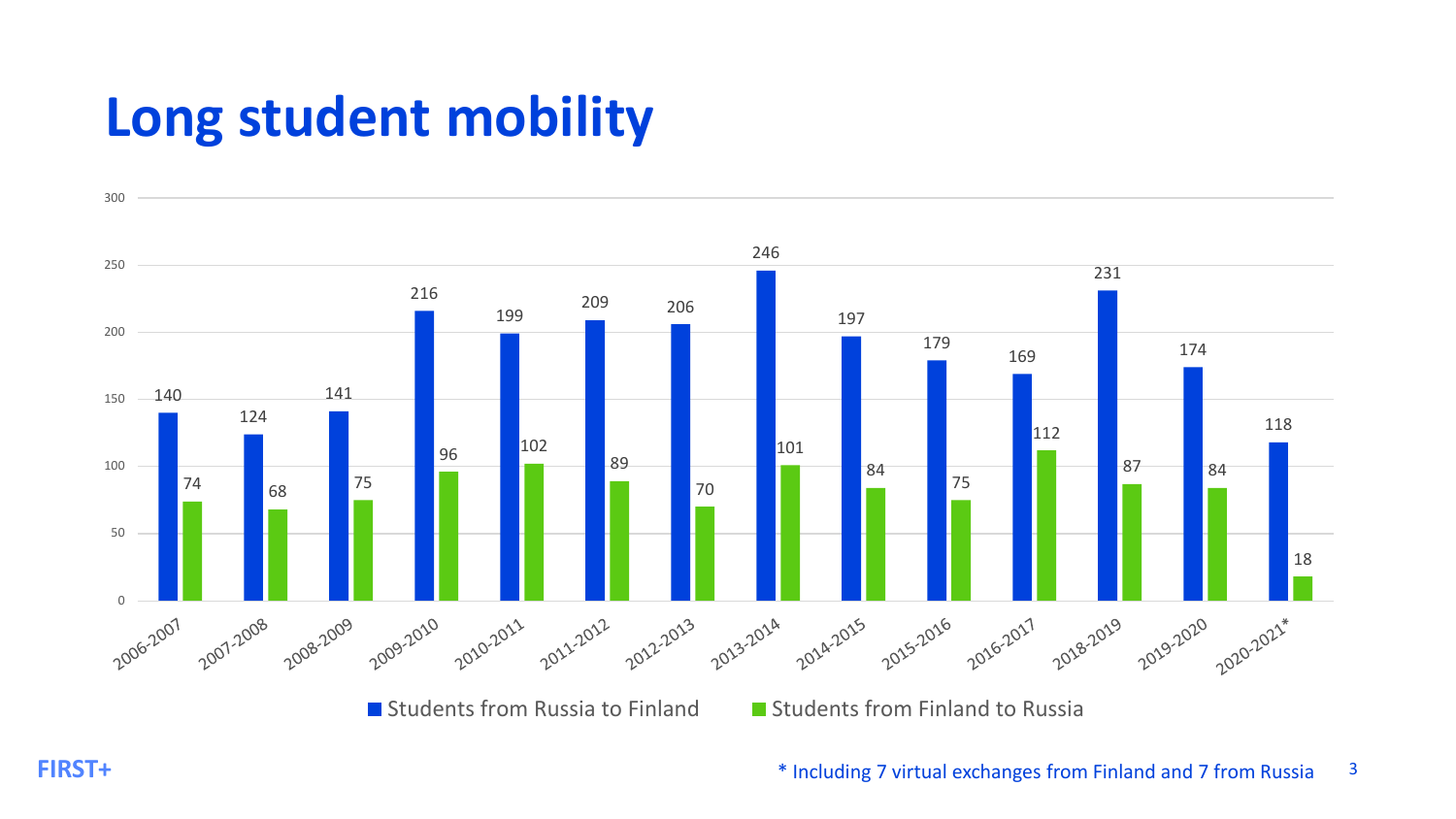## **Short student mobility**

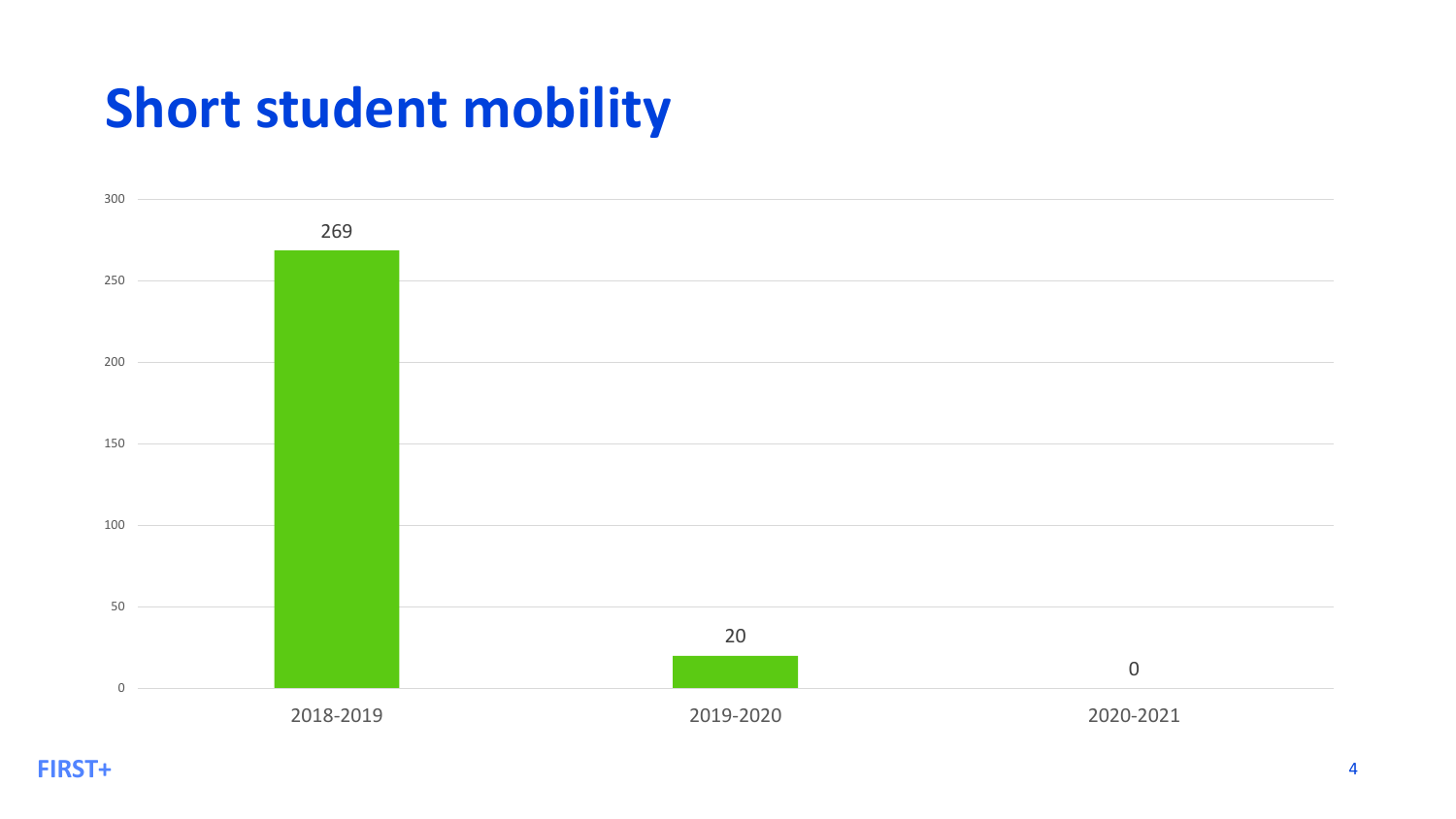### **Teacher mobility**

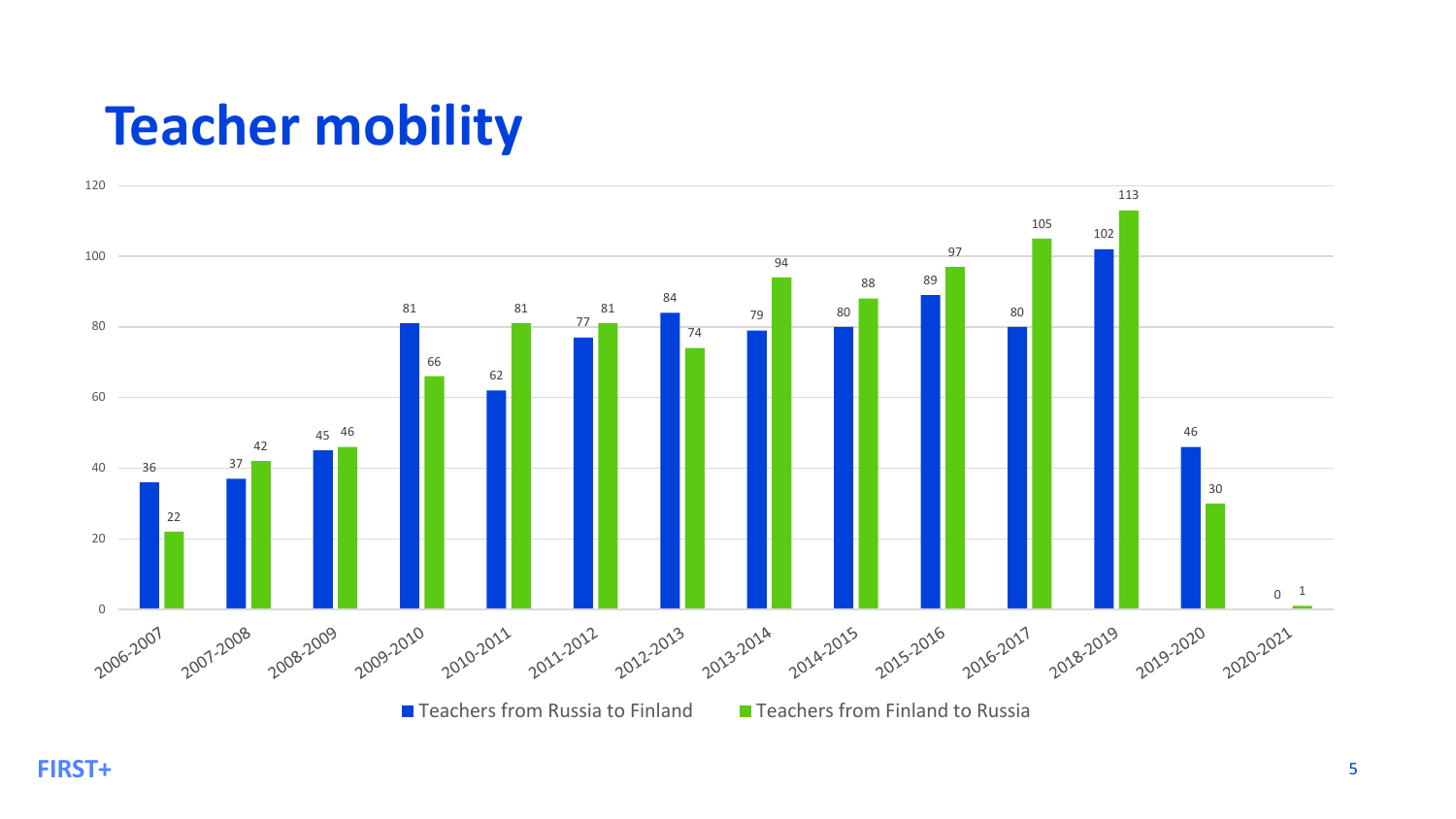#### **Cat. 1 and cat. 2 mobilities of total 2017-2021**



Category 1: North-western Russia Category 2: All the other parts of Russia **FIRST+**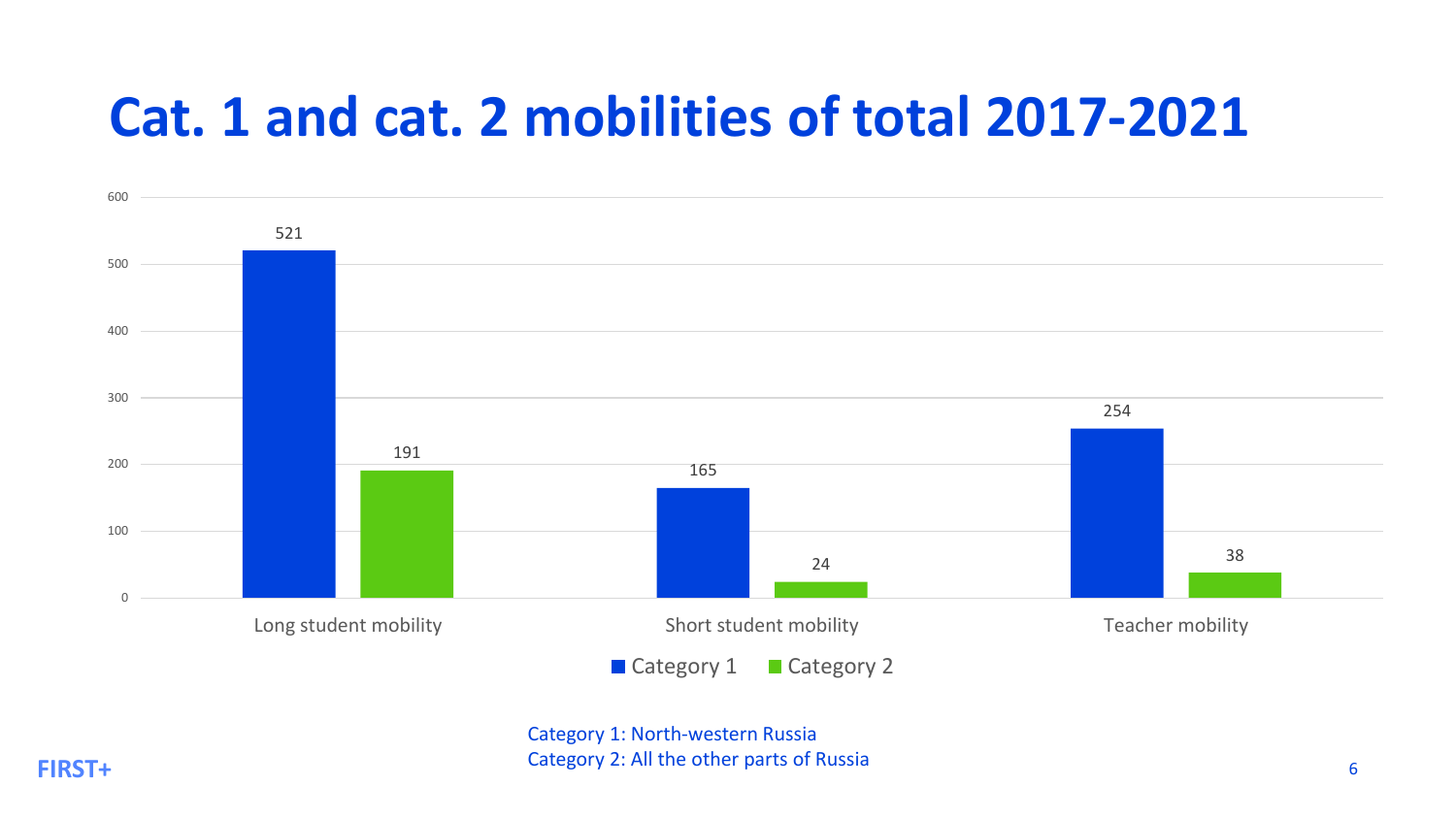#### **Intensive courses**



**FIRST+**

<sup>\*</sup> Including 1 virtual course in 2019-2020 and 4 virtual/hybrid in 2020-2021 7